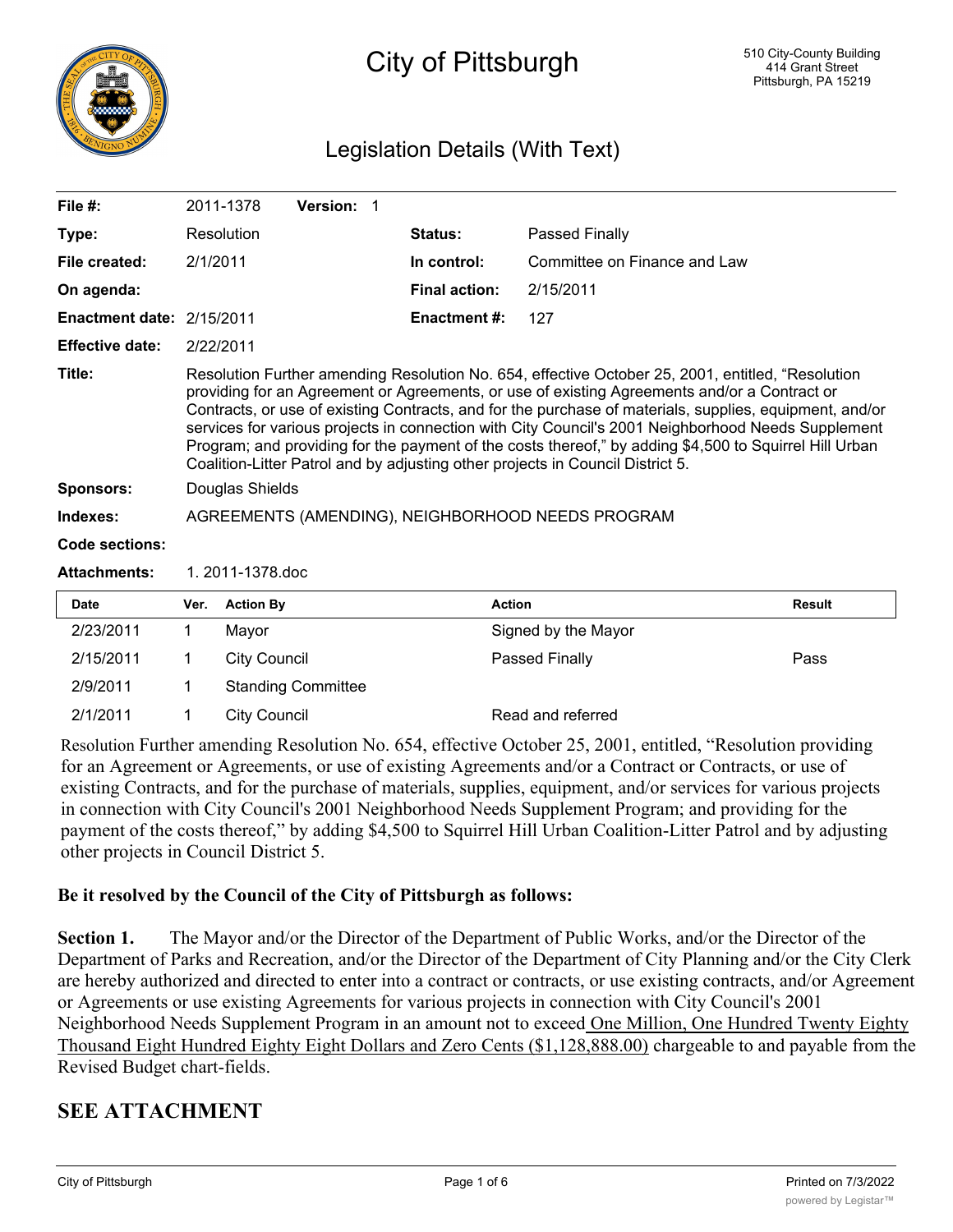| <b>Attachment</b>                                               |                       |                                               |                                 |
|-----------------------------------------------------------------|-----------------------|-----------------------------------------------|---------------------------------|
| Projects: Acct-Fund-Org.-Subclass- Project/Grant-Budget<br>Year | <b>Current Budget</b> | <b>Changes</b><br>$(+)$<br>$(\textnormal{-})$ | <b>Revised</b><br><b>Budget</b> |
| <b>District 1 Projects</b>                                      | 105,432.00            |                                               | 105,432.00                      |
| 600000-5100-101110-PGHPR-C580001-1996                           |                       |                                               |                                 |
| War Memorials                                                   | 20,000.00             |                                               | 20,000.00                       |
| 600000-5100-101110-PGHPR-C131003-1996                           | 125,432.00            |                                               | 125,432.00                      |
| <b>Council District 2</b>                                       |                       |                                               |                                 |
| Mutual Street Playground                                        | 23,900.00             |                                               | 23,900.00                       |
| 600000-4100-101120-PGHPR-C137001-1996                           |                       |                                               |                                 |
| Westwood School Playground                                      | 32,814.00             |                                               | 32,814.00                       |
| 600000-4100-101120-PGHPR-C137002-1996                           |                       |                                               |                                 |
| District 2 Speed Monitoring Trailer -Steuben St                 | 9,979.00              |                                               | 9,979.00                        |
| 600000-4100-101120-PGHPR-C251001-1996                           |                       |                                               |                                 |
| Western PA Conservancy: Stanhope St. Flowerbed                  | 20,000.00             |                                               | 20,000.00                       |
| 600000-4100-101120-PGHPR-C421001-1996                           |                       |                                               |                                 |
| Boy Scouts Troop 269 Memorial Obey & Steuben                    | 6,500.00              |                                               | 6,500.00                        |
| 600000-4100-101120-PGHPR-C408021-1996                           |                       |                                               |                                 |
| Elliot West End Athletic Asso. Portable Scoreboard              | 1,200.00              |                                               | 1,200.00                        |
| 600000-5100-101120-PGHPR-C218001-1996                           |                       |                                               |                                 |
| District 2 W. PA Conservancy Flower Baskets                     | 6,650.00              |                                               | 6,650.00                        |
| 600000-5100-101120-PGHPR-C421002-1996                           |                       |                                               |                                 |
| Mt. Washington CDC House Tour Signage                           | 1,000.00              |                                               | 1,000.00                        |
| 600000-4100-101120-PGHPR-C245001-1996                           |                       |                                               |                                 |
| W. Pgh Partnership West End-Elliott Park Bldg. Equip.           | 5,409.00              |                                               | 5,409.00                        |
| 600000-4100-101120-PGHPR-C224001-1996                           |                       |                                               |                                 |
| Police Chaplain Program                                         | 6,700.00              |                                               | 6,700.00                        |
| 600000-5100-101120-PGHPR-C556002-1996                           |                       |                                               |                                 |
| Onala Club                                                      | 8,485.60              |                                               | 8,485.60                        |
| 600000-5100-101120-PGHPR-C408055-1996                           |                       |                                               |                                 |
| McGunnegle Field                                                | 2,794.40              |                                               | 2,794.40                        |
| 600000-4100-101120-PGHPR-C258002-1996                           | 125,432.00            | $\overline{\phantom{a}}$                      | 125,432.00                      |
| <b>Council District 3</b>                                       |                       |                                               |                                 |
| Pittsburgh Parking Authority Sydney St. Parking Lot             | 80,000.00             |                                               | 80,000.00                       |
| 600000-4100-101130-PGHPR-C232001-1996                           |                       |                                               |                                 |
| Refurbish Quarry Field                                          | 25,583.75             |                                               | 25,583.75                       |

600000-5100-101130-PGHPR-C102003-1996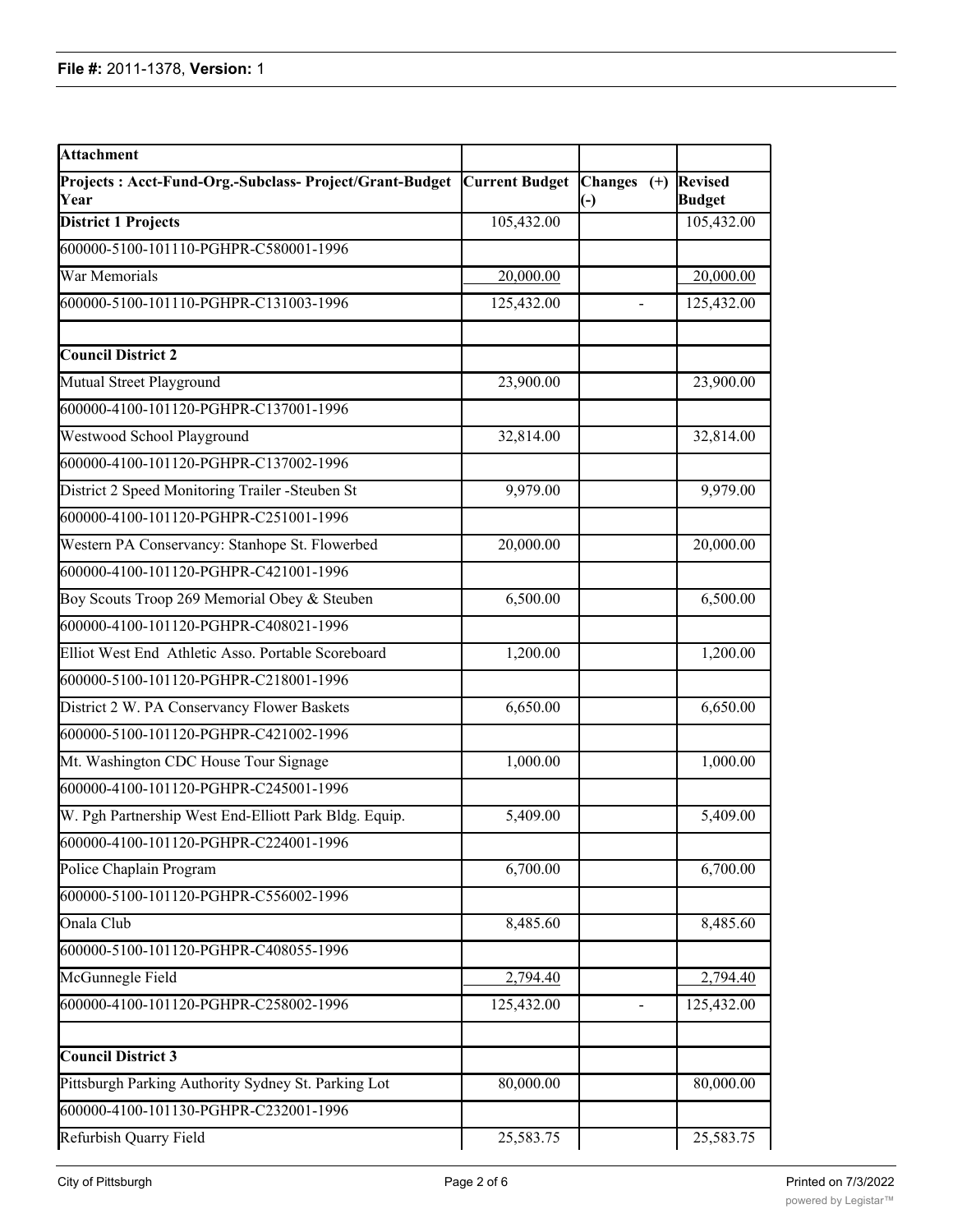| 600000-5100-101130-PGHPR-C102003-1996               |            |                              |
|-----------------------------------------------------|------------|------------------------------|
| Arlington Civic Council Block Watch                 | 2,000.00   | 2,000.00                     |
| 600000-4100-101130-PGHPR-C408031-1996               |            |                              |
| Zone 3 Public Safety District 3 Block Watch signage | 500.00     | 500.00                       |
| 600000-5100-101130-PGHPR-C408032-1996               |            |                              |
| Oakland Planning and Dvlpmnt -Dumpster Project      | 932.00     | 932.00                       |
| 600000-4100-101130-PGHPR-C408033-1996               |            |                              |
| PA Resource Council-SS cleanup                      | 500.00     | 500.00                       |
| 600000-5100-101130-PGHPR-C408041-1996               |            |                              |
| <b>Urban Mountain Gathering Place</b>               | 1,500.00   | 1,500.00                     |
| 600000-4100-101130-PGHPR-C408042-1996               |            |                              |
| <b>Beltzhoover Concerned Citizens</b>               | 900.00     | 900.00                       |
| 600000-5100-101130-PGHPR-C408045-1996               |            |                              |
| Citiparks                                           | 5,266.25   | 5,266.25                     |
| 600000-5100-101130-PGHPR-C131002-1996               |            |                              |
| St. Clair Athletic Association                      | 2,500.00   | 2,500.00                     |
| 600000-4100-101130-PGHPR-C408049-1996               |            |                              |
| Beltzhoover Concerned Citizens-Community Fest.      | 500.00     | 500.00                       |
| 600000-5100-101130-PGHPR-C408048-1996               |            |                              |
| Mount Washington CDC-Grandview Park 100             | 1,000.00   | 1,000.00                     |
| 600000-4100-101130-PGHPR-C408047-1996               |            |                              |
| Western PA Conservancy-St. Clair Blockwatch         | 1,000.00   | 1,000.00                     |
| 600000-5100-101130-PGHPR-C408050-1996               |            |                              |
| South Side Slopes Neighborhood Association          | 500.00     | 500.00                       |
| 600000-5100-101130-PGHPR-C408051-1996               |            |                              |
| South Side LDC                                      | 500.00     | 500.00                       |
| 600000-5100-101130-PGHPR-C408046-1996               |            |                              |
| <b>Animal Friends</b>                               | 2,250.00   | 2,250.00                     |
| 600000-5100-101130-PGHPR-C408053-1996               | 125,432.00 | 125,432.00<br>$\blacksquare$ |
| <b>Council District 4</b>                           |            |                              |
| <b>Brookline T-Ball Field</b>                       | 11,412.00  | 11,412.00                    |
| 600000-4100-101140-PGHPR-C102007-1996               |            |                              |
| Vanucci Field Renovations                           | 27,432.00  | 27,432.00                    |
| 600000-4100-101140-PGHPR-C131001-1996               |            |                              |
| Concrete Slab Replacement - Birtley Avenue          | 50,000.00  | 50,000.00                    |
| 600000-4100-101140-PGHPR-C244001-1996               |            |                              |
| District 4 Field Improvements                       | 2,420.00   | 2,420.00                     |
| 600000-4100-101140-PGHPR-C102008-1996               |            |                              |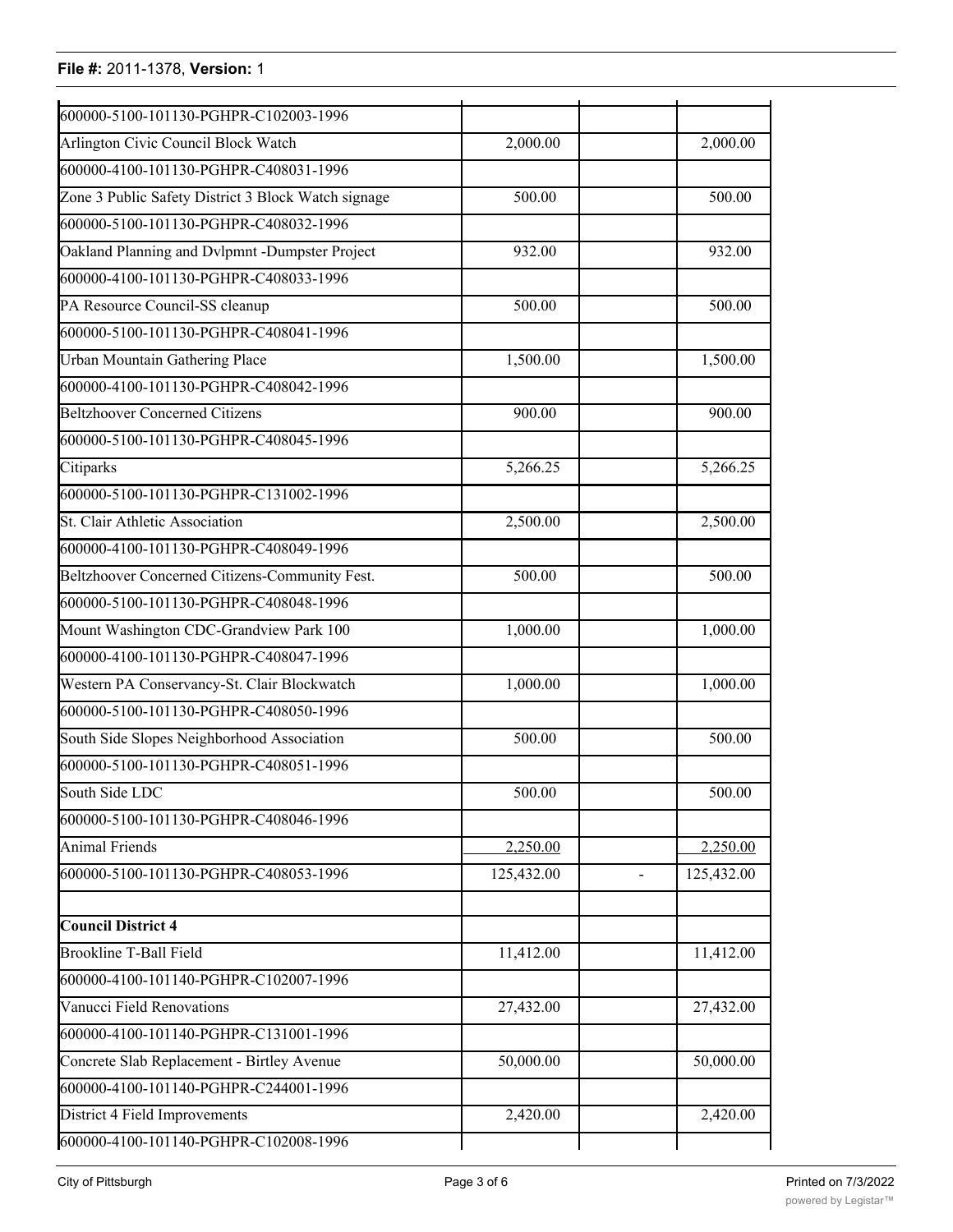| Colerain Street Retaining Wall                         | 31,588.00  |                | 31,588.00  |
|--------------------------------------------------------|------------|----------------|------------|
| 600000-4100-101140-PGHPR-C258001-1996                  |            |                |            |
|                                                        |            |                |            |
| <b>Overbrook Community Council</b>                     | 2,580.00   |                | 2,580.00   |
| 600000-5100-101140-PGHPR-C408038-1996                  | 125,432.00 | $\frac{1}{2}$  | 125,432.00 |
| <b>Council District 5</b>                              |            |                |            |
| Greenfield Organization Building Rehabilitation        | 75,000.00  |                | 75,000.00  |
| 600000-5100-101150-PGHPR-C408019-1996                  |            |                |            |
| Squirrel Hill Urban Coalition Building Rehab.          | 24,000.00  |                | 24,000.00  |
| 600000-5100-101150-PGHPR-C408020-1996                  |            |                |            |
| McBride Shelter                                        | 10,000.00  |                | 10,000.00  |
| 600000-5100-101150-PGHPR-C111002-1996                  |            |                |            |
| Squirrel Hill Urban Coalition - Clean-up Litter Patrol | 500.00     | 4,500.00       | 5,000.00   |
| 600000-5100-101150-PGHPR-C255001-1996                  |            |                |            |
| District 5 Projects                                    | 15,932.00  | (4,500.00)     | 11,432.00  |
| 600000-5100-101150-PGHPR-C580005-1996                  | 125,432.00 |                | 125,432.00 |
| <b>Council District 6</b>                              |            |                |            |
| <b>Council District 6 Archival Services</b>            | 18,036.15  |                | 18,036.15  |
| 600000-4100-101160-PGHPR-C415001-1996                  |            |                |            |
| Hill District Community Development Corp               | 100,000.00 |                | 100,000.00 |
| 600000-4100-101160-PGHPR-C408001-1996                  |            |                |            |
| Disparity Study - Urban League                         | 7,395.85   |                | 7,395.85   |
| 600000-4100-101160-PGHPR-C408024-1996                  | 125,432.00 | $\overline{a}$ | 125,432.00 |
| Council District 7                                     |            |                |            |
| Highland Park Farmhouse                                | 7,025.00   |                | 7,025.00   |
| 600000-4100-101100-PGHPR-N130002-1996                  |            |                |            |
| Soldiers & Sailors Hall Museum - Planning & Dev        | 20,000.00  |                | 20,000.00  |
| 600000-4100-101170-PGHPR-C435001-1996                  |            |                |            |
| Morningside T-Ball Field                               | 17,104.67  |                | 17,104.67  |
| 600000-5100-101170-PGHPR-C102002-1996                  |            |                |            |
| Lawrenceville Corporation                              | 10,000.00  |                | 10,000.00  |
| 600000-4100-101170-PGHPR-C408002-1996                  |            |                |            |
| Bloomfield Rec Center Bocci Courts                     | 10,000.00  |                | 10,000.00  |
| 600000-4100-101170-PGHPR-C143001-1996                  |            |                |            |
| Morningside Girls Softball Association                 | 6,000.00   |                | 6,000.00   |
| 600000-5100-101170-PGHPR-C218002-1996                  |            |                |            |
| Lawrenceville Vouth Groun Equinment                    | 6 232 00   |                | 6 232 00   |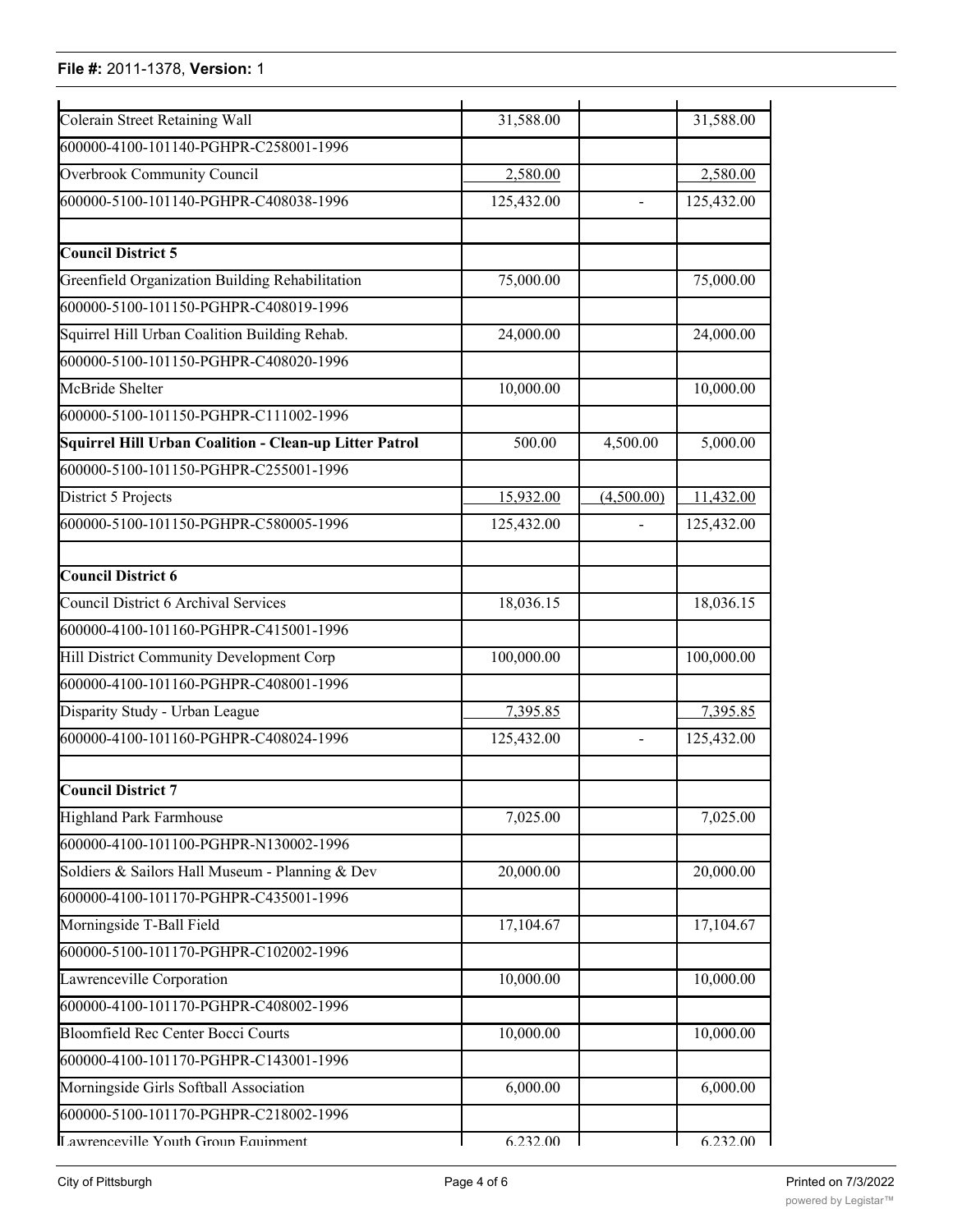| cumviviviniu x vuur vivup cyuipinum                                                          | ∿⊶⊶بصوب    | いっちょういいい                     |
|----------------------------------------------------------------------------------------------|------------|------------------------------|
| 600000-4100-101170-PGHPR-C218003-1996                                                        |            |                              |
| Morningside Cheerleader Org                                                                  | 2,000.00   | 2,000.00                     |
| 600000-4100-101170-PGHPR-C218004-1996                                                        |            |                              |
| Highland Park CDC Learning Initiative                                                        | 2,000.00   | 2,000.00                     |
| 600000-5100-101170-PGHPR-C408023-1996                                                        |            |                              |
| Lawrenceville Fireworks - Lawrenceville United                                               | 20,000.00  | 20,000.00                    |
| 600000-4100-101170-PGHPR-C408028-1996                                                        |            |                              |
| Morningside Baseball Association                                                             | 9,315.72   | 9,315.72                     |
| 600000-4100-101170-PGHPR-C408026-1996                                                        |            |                              |
| Ninth Ward Youth Group                                                                       | 9,000.00   | 9,000.00                     |
| 600000-4100-101170-PGHPR-C408027-1996                                                        |            |                              |
| Morningside Area Community Council                                                           | 4,095.33   | 4,095.33                     |
| 600000-4100-101170-PGHPR-C408037-1996                                                        |            |                              |
| District 7 Initiative                                                                        | 2,659.28   | 2,659.28                     |
| 600000-5100-101170-PGHPR-C408044-1996                                                        | 125,432.00 | 125,432.00<br>$\overline{a}$ |
|                                                                                              |            |                              |
| <b>Council District 8</b>                                                                    |            |                              |
| District 8 Supplemental Street Repaving DPW                                                  | 7,984.76   | 7,984.76                     |
| 600000-4100-101180-PGHPR-C244002-1996                                                        |            |                              |
| S. Craig Street Decorative Lighting Project                                                  | 53,795.00  | 53,795.00                    |
| 600000-4100-101180-PGHPR-C225005-1996                                                        |            |                              |
| S. Craig Street Engineering Study                                                            | 1,100.00   | 1,100.00                     |
| 600000-4100-101180-PGHPR-C449001-1996                                                        |            |                              |
| South Highland Decorative Lighting                                                           | 23,655.60  | 23,655.60                    |
| 600000-4100-101180-PGHPR-C225003-1996                                                        |            |                              |
| South Point Breeze Decorative Lighting                                                       | 9,965.00   | 9,965.00                     |
| 600000-4100-101180-PGHPR-C225002-1996                                                        |            |                              |
| Graffiti Digital Cameras - 1 for each of 6 Zones                                             | 1,954.15   | 1,954.15                     |
| 600000-4100-101180-PGHPR-C222001-1996                                                        |            |                              |
| Cool Space Locater Project                                                                   | 7,500.00   | 7,500.00                     |
| 600000-4100-101180-PGHPR-C556001-1996                                                        |            |                              |
| Rock and Row Event                                                                           | 5,000.00   | 5,000.00                     |
| 600000-4100-101180-PGHPR-C408030-1996                                                        |            |                              |
| Oakland BID Sidewalk Cleaning                                                                | 3,000.00   | 3,000.00                     |
| 600000-4100-101180-PGHPR-C408034-1996                                                        |            |                              |
| Silk Screen Asian Film Festival                                                              | 2,500.00   | 2,500.00                     |
| 600000-4100-101180-PGHPR-C408036-1996                                                        |            |                              |
| Shadyside Chamber of Commerce                                                                | 500.00     | 500.00                       |
| $\sqrt{100000}$ $\sqrt{100}$ $\sqrt{101100}$ $\sqrt{100000}$ $\sqrt{100000}$ $\sqrt{100000}$ |            |                              |